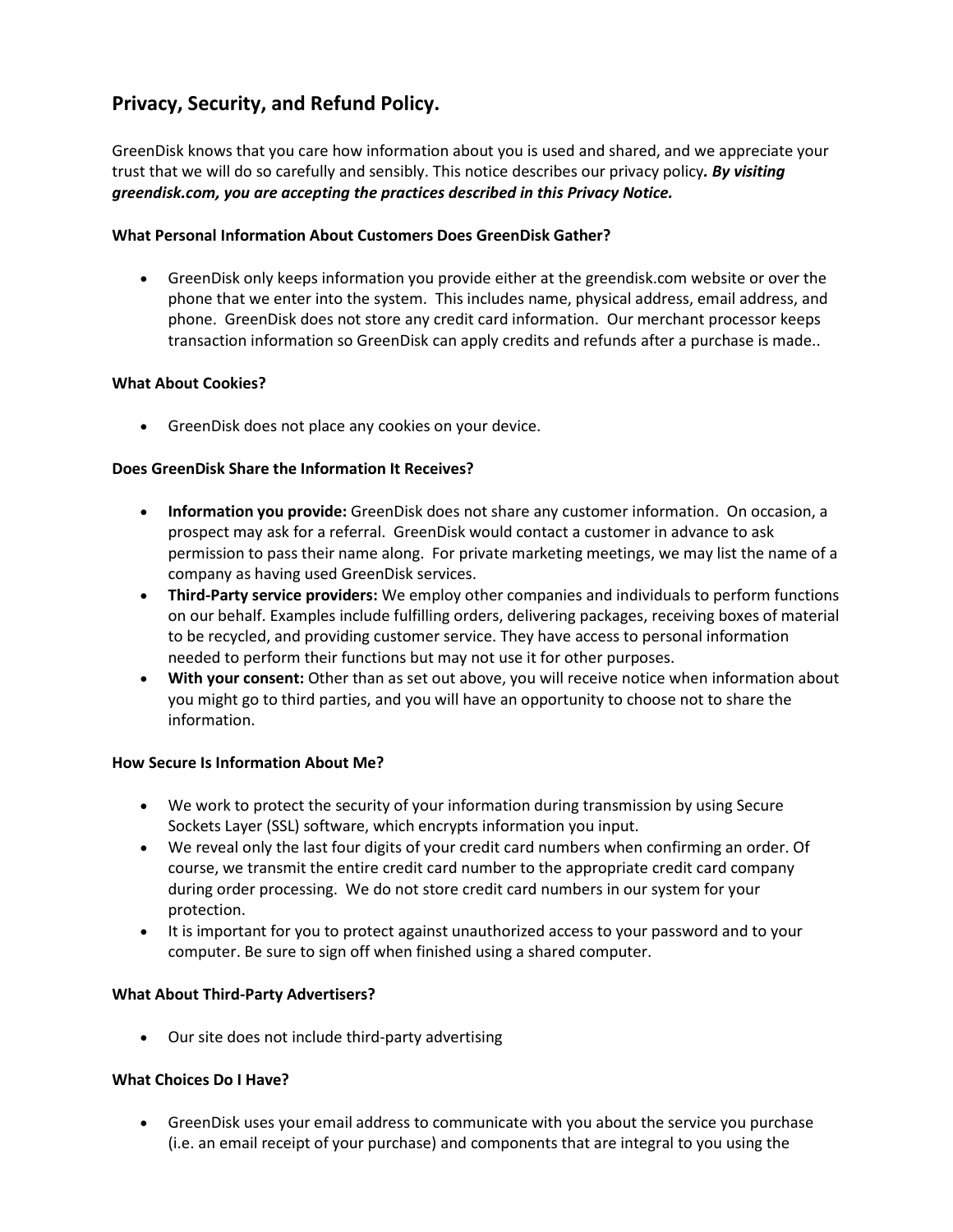service (i.e. a shipping label in the Technotrash Pack-IT Service). So, the information we request is the minimal amount required to deliver the service to you.

- If you do not wish to enter credit card information online or provide credit card information for us to enter, you can download an order form from the website, complete all fields, and send in a check to pay for the service.
- If you do not wish to provide your email address or do not have one, you can download the order form from the website as described above. We can provide you with the information you need via U.S. Mail or over the phone in some cases.

#### **Conditions of Use, Notices, and Revisions**

• If you choose to visit greendisk.com, your visit and any dispute over privacy is subject to this Notice and our Conditions of Use including limitations on damages, resolution of disputes, and application of the law of the state of Washington. If you have any concern about privacy at greendisk.com, please contact us with a thorough description, and we will try to resolve it. Unless stated otherwise, our current Privacy Notice applies to all information that we have about you and your account. We stand behind the promises we make, however, and will never materially change our policies and practices to make them less protective of customer information collected in the past without the consent of affected customers.

# **Conditions of Use**

By using GreenDisk.com, you agree to these conditions. Please read them carefully.

#### **ELECTRONIC COMMUNICATIONS**

When you use GreenDisk Services, or send e-mails, text messages, and other communications from your desktop or mobile device to us, you may be communicating with us electronically. You consent to receive communications from us electronically, such as e-mails on this site, and you can retain copies of these communications for your records. You agree that all agreements, notices, disclosures, and other communications that we provide to you electronically satisfy any legal requirement that such communications be in writing.

#### **COPYRIGHT**

All content included in or made available through greendisk.com, such as text, graphics, logos, button icons, images, audio clips, digital downloads, and software is the property of GreenDisk and protected by United States and international copyright laws. The compilation of all content included in or made available through any GreenDisk Service is the exclusive property of GreenDisk and protected by U.S. and international copyright laws.

#### **TRADEMARKS**

GreenDisk is a registered trademark of GreenDisk, Inc.

#### **LICENSE AND ACCESS**

Subject to your compliance with these Conditions of Use and any Service Terms, and your payment of any applicable fees, GreenDisk grants you a limited, non-exclusive, non-transferable, non-sublicensable license to access and make personal and non-commercial use of greendisk.com. This license does not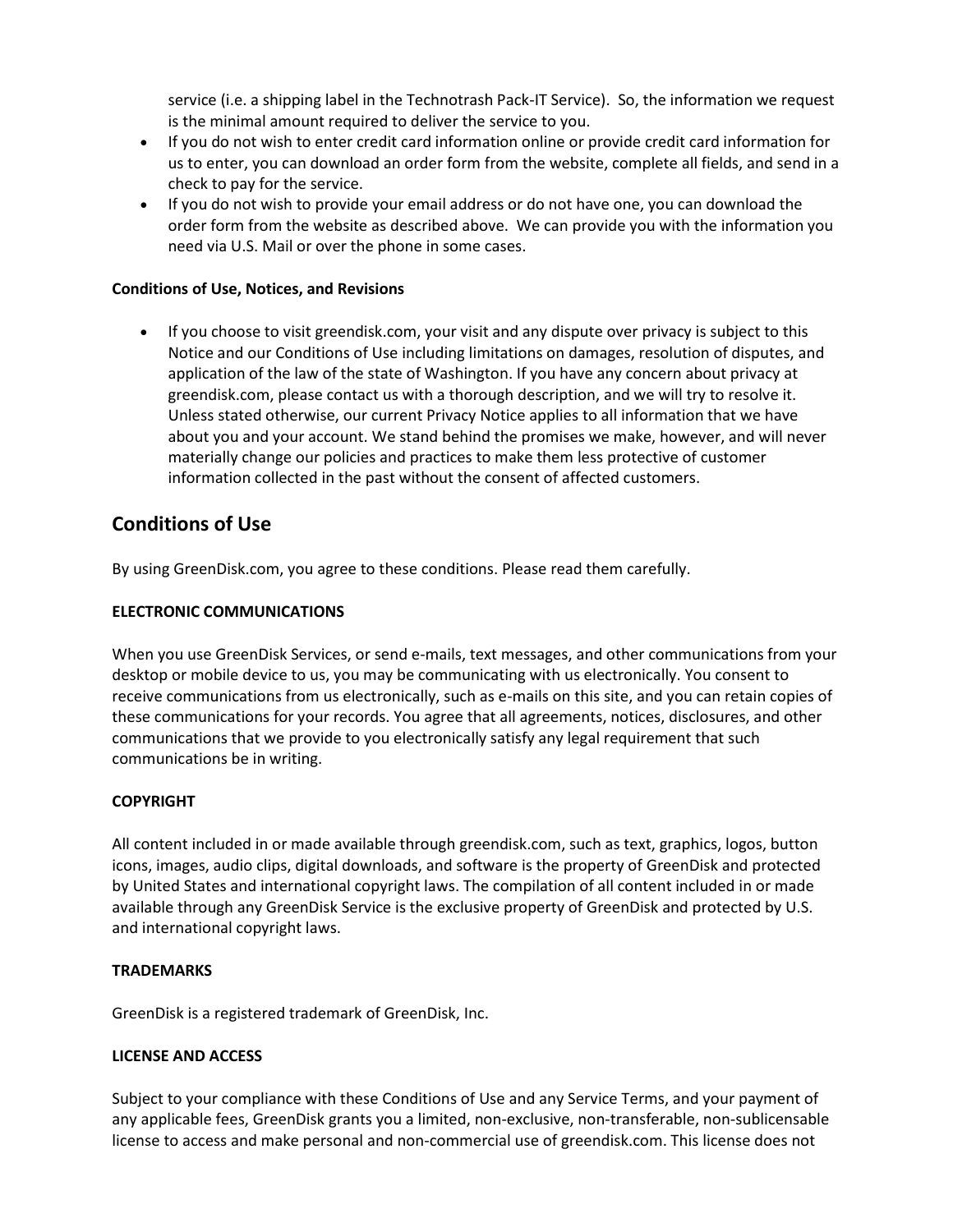include any resale or commercial use of greendisk.com, or its contents; any collection and use of any product listings, descriptions, or prices; any derivative use of greendisk.com or its contents; any downloading, copying, or other use of account information for the benefit of any third party; or any use of data mining, robots, or similar data gathering and extraction tools. All rights not expressly granted to you in these Conditions of Use or any Service Terms are reserved and retained by GreenDisk or its licensors, suppliers, publishers, rightsholders, or other content providers. No GreenDisk Service, nor any part of any GreenDisk Service, may be reproduced, duplicated, copied, sold, resold, visited, or otherwise exploited for any commercial purpose without express written consent of GreenDisk. The licenses granted by GreenDisk terminate if you do not comply with these Conditions of Use or any Service Terms.

# **YOUR ACCOUNT**

You may need your own GreenDisk account to use certain GreenDisk Services, and you may be required to be logged in to the account. You are responsible for maintaining the confidentiality of your account and password and for restricting access to your account, and you agree to accept responsibility for all activities that occur under your account or password. GreenDisk reserves the right to refuse service, terminate accounts, terminate your rights to use GreenDisk Services, remove or edit content, or cancel orders in its sole discretion.

#### **RETURNS AND REFUNDS**

If you are not 100% satisfied with your purchase, you can **return** the service product and get a full **refund** less a "restocking fee" for some service products. For the Technotrash Pack-IT Service, you will be refunded your entire purchase price. GreenDisk absorbs the credit card fees and administrative costs. For all forms of the Technotrash Can service, you will receive a full refund less a restocking fee covering materials and initial shipping. The box(es) should not be returned; they can be used as boxes or recycled locally.

#### **PRODUCT DESCRIPTIONS**

GreenDisk attempts to be as accurate as possible. However, GreenDisk does not warrant that product descriptions or other content of any GreenDisk Service is accurate, complete, reliable, current, or errorfree. If a product offered by GreenDisk itself is not as described, your sole remedy is to return it as described in RETURNS AND REFUNDS.

#### **DISCLAIMER OF WARRANTIES AND LIMITATION OF LIABILITY**

GreenDisk Services and all information, content, materials, products, and other services are provided by GreenDisk on an "as is" and "as available" basis, unless otherwise specified in writing. GreenDisk makes no representations or warranties of any kind, express or implied, as to the operation of GreenDisk Services or the all information, content, materials, products, and other services included or otherwise made available to your through GreenDisk, unless otherwise specified in writing. You expressly agree that you use of GreenDisk Services is at your sole risk.

To the full extent permissible by law, GreenDisk disclaims all warranties, express of implied including, but not limited to, implied warranties of merchantability and fitness for a particular purpose. GreenDisk does not warrant that greendisk.com, information, content, materials, products, or other services included on or otherwise made available to your through GreenDisk Services are free of viruses or other harmful components. To the full extent permissible by law, GreenDisk will not be liable for any damages of any kind arising from the use of any GreenDisk service or form any information, content, materials,